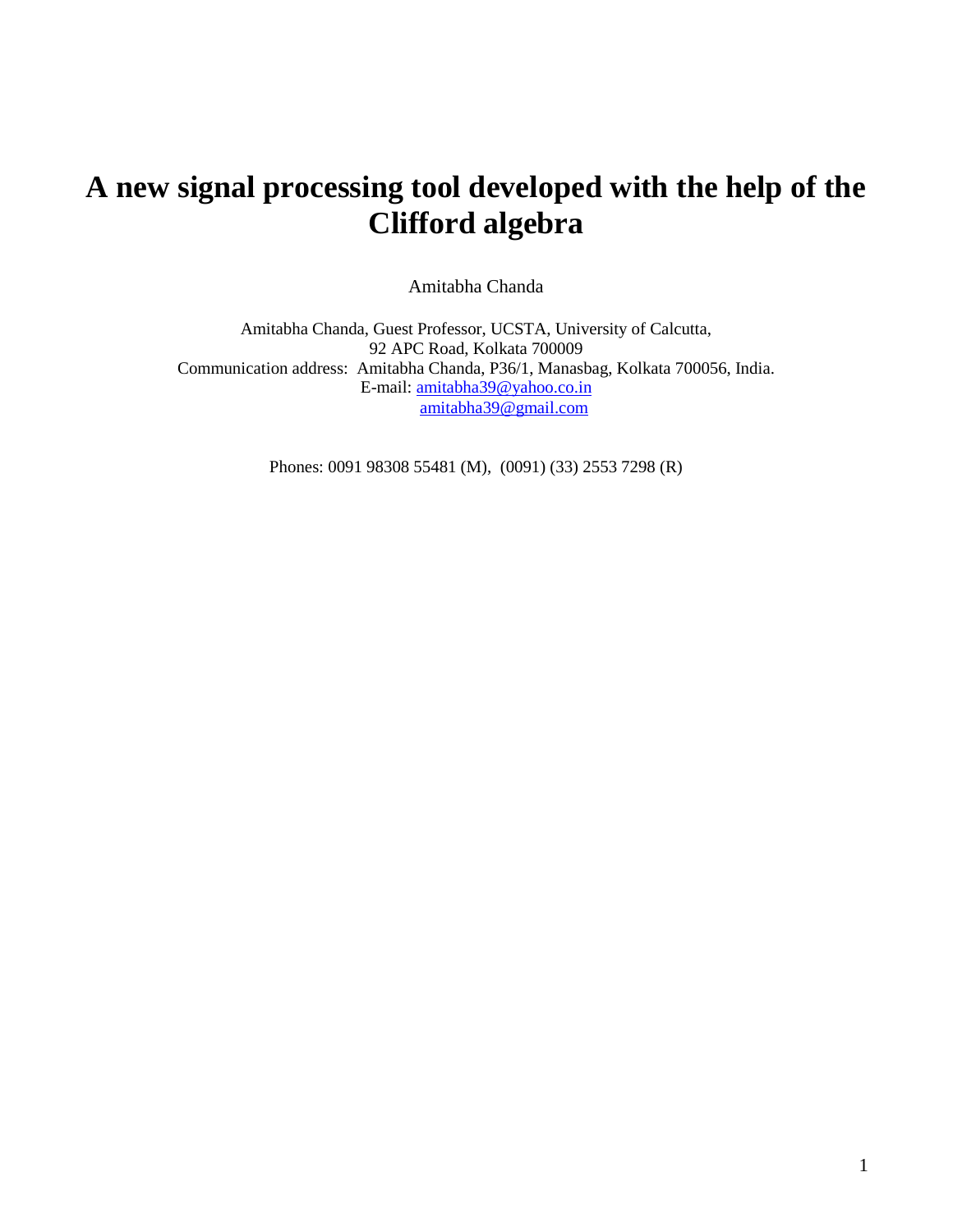## **ABSTRACT**

A positive integer is expressed as a sum of squares of positive integers in a unique way applying a special technique. The expression, thus obtained is resolved into two factors using the concept of Clifford algebra. This technique is applied on a set of positive integers. Using these factors, a new mean of the set of integers, different from the arithmetic mean, is developed. A detailed discussion involving Cl(0,3) as an example is presented. The new mean bears the imprint of degree of randomness of the data set. More random is the data set more away is the new mean from the arithmetic mean. In addition to the new mean a new standard deviation is also developed. It is shown that the new standard deviation is more sensitive to randomness than standard deviation.

## **Keywords**

Clifford algebra. New mean. New SD. SSGS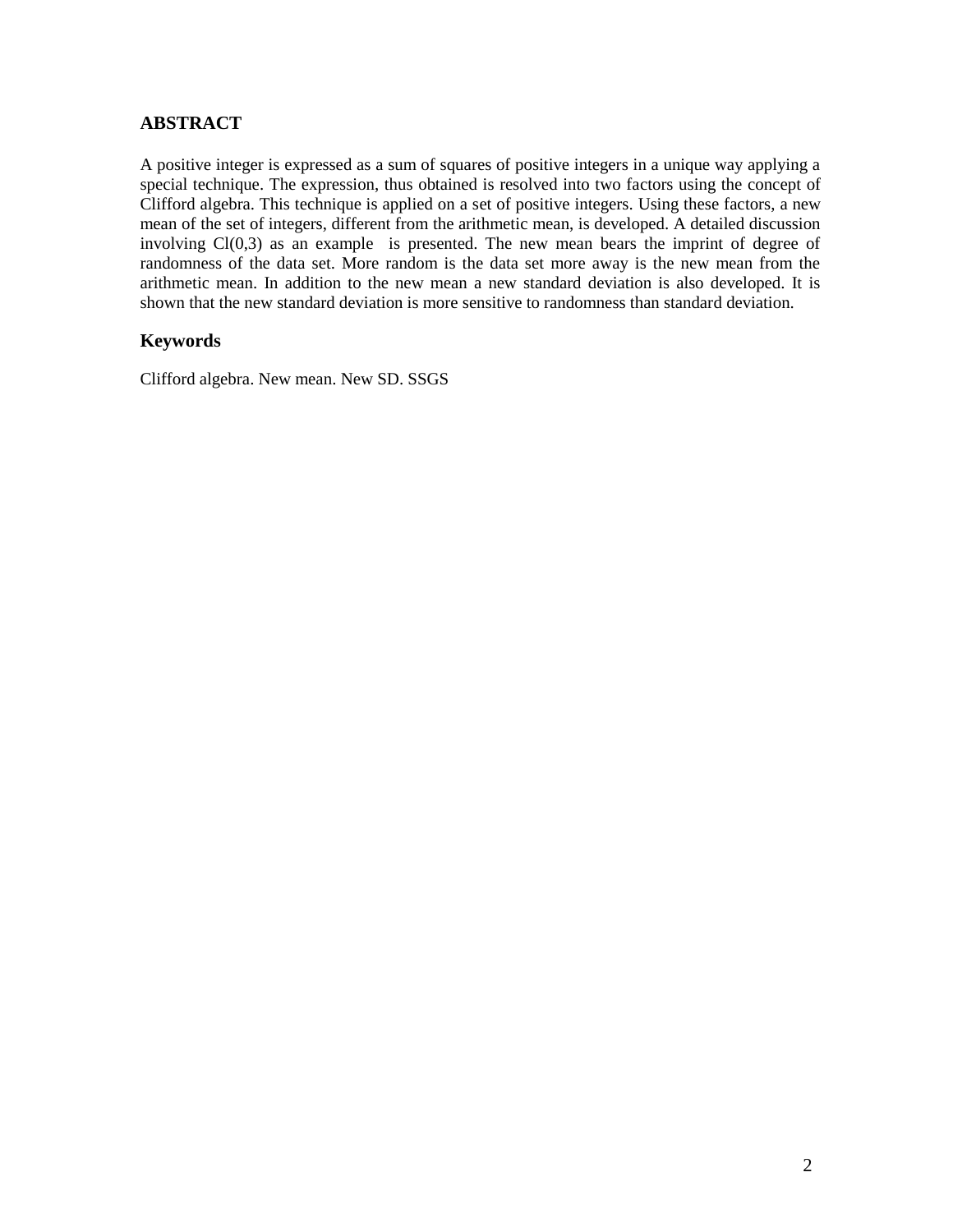#### **1. Introduction**

Statistical analysis is an essential tool of almost all branches of knowledge. It is adequately dealt in the books of Yale and Kendal [1], Weatherburn [2] and many others. The fundamentals of statistical analysis are distribution functions, calculation of moments. The calculation of moments needs elementary arithmetical operation like arithmetic averaging. In the present paper we develop an averaging technique, based on **Clifford algebra**. It is altogether different from arithmetic averaging. .

In addition to Clifford algebra we use technique, developed for the present purpose. In this technique a positive integer is expressed as a sum of perfect squares in a unique way. A name is given to this novel technique: **SSGS**. The combination of **SSGS** and **Clifford algebra** is used in calculating new types of mean and standard deviation. .

The application of the suggested technique to some positive decimals is also discussed.

#### **2. A representation of positive integers**

Besides decimal and binary number systems there exist many ways to represent real numbers. For example the expansion of numbers in the form of a continued fraction may be cited. The conventional representation of real numbers in base **b**,  $\mathbf{b} \geq 2$ , has been generalized by A. R´enyi [3]. He considered writing non-negative real number **x** with arbitrary real base  $\beta$  > 1.

Lagrange showed in his famous Four Square Theorem that a positive integer can be expressed as a sum of only four perfect squares.. But for a particular positive integer there may be more than one representation. An example may explain this.

## $191 = 10^2 + 9^2 + 3^2 + 1^2 = 11^2 + 6^2 + 5^2 + 3^2$

Chanda [4] introduces a new system of representing positive integers. It is observed that with this system the representation is unique. We shall first discuss the method and then in the subsequent section apply it to unravel some basic statistical properties of some positive integers and positive decimals. For that purpose we shall take help of Clifford Algebra.

#### **Comment**

*For each nonnegative integer <i>x* there exists a nonnegative integer  $x_1$ , such that

$$
x_1^2 \le x < (x_1 + 1)^2 \tag{1}
$$

#### **A few definitions**

(a) **Significant square (ss)** in a given nonnegative integer **x** is the square of nonnegative integer which is just less or equal to **x.** As in (1)  $x_1^2$  is the significant square, extracted from **x.** (1) may be rewritten as

$$
\mathbf{x_1}^2 \le \mathbf{x} \le \mathbf{x_1}^2 + 2\mathbf{x_1} \tag{2}
$$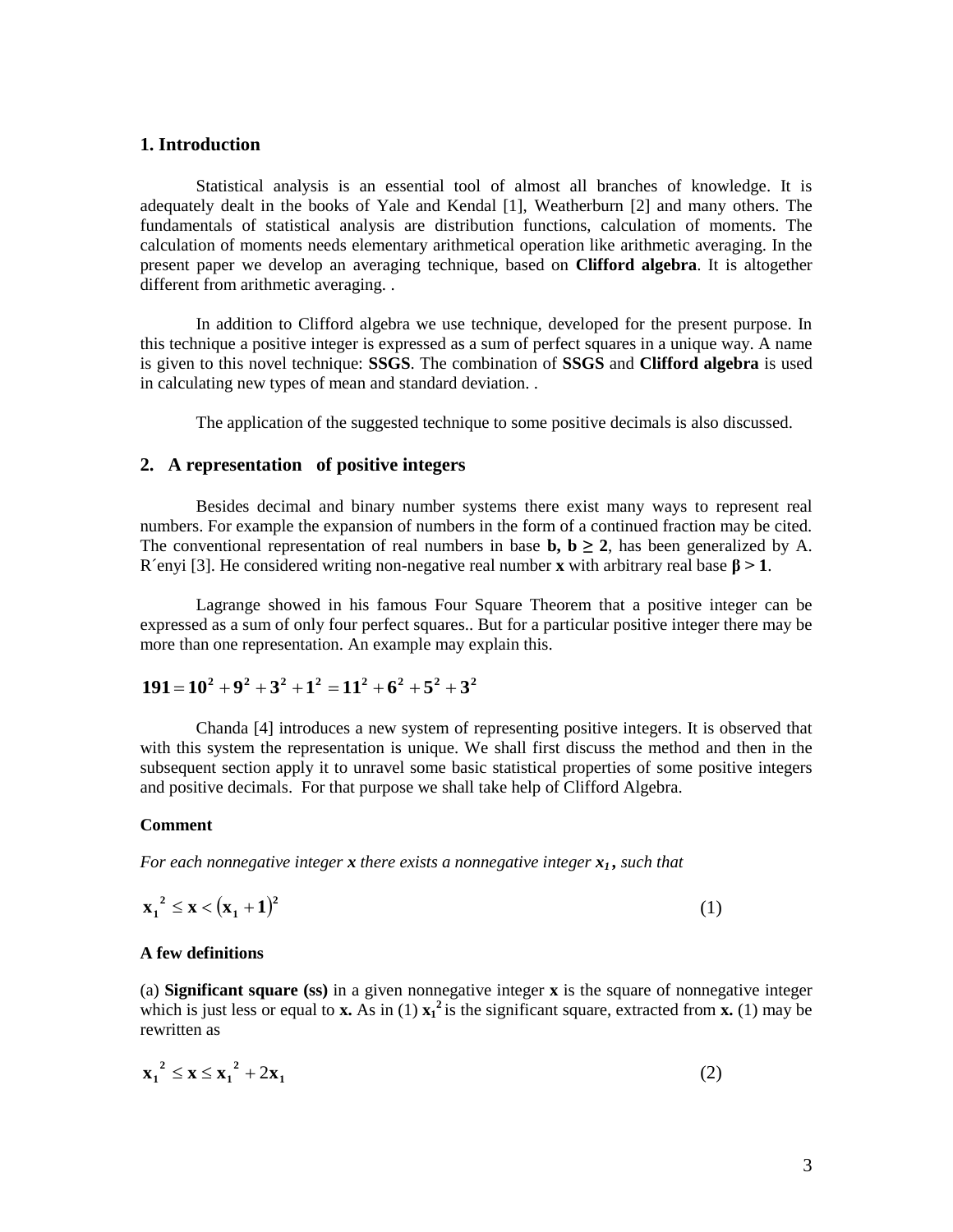(b) **Residue R1** is given as

$$
\mathbf{R}_1 = \mathbf{x} - \mathbf{x}_1^2 \tag{3}
$$

**R<sup>1</sup>** is again a nonnegative integer.

(c) First **generation square** (gs)  $x_2^2$  is given as

$$
\mathbf{x_2}^2 \le \mathbf{R_1} \le \mathbf{x_2}^2 + 2\mathbf{x_2} \tag{4}
$$

In fact  $\mathbf{x}_2$  is the greatest positive integer whose square is less than or equal to  $\mathbf{R}_1$ .

*The process goes on like this till the residue is zero. In a trivial case if the original x is a perfect square then there is no non zero residue. Following this process a nonnegative integer x can be expressed as* 

$$
x = x_1^2 + x_2^2 + \dots + x_n^2
$$
 (5)

*Here*  $x_1^2$  is the significant square and  $x_2^2$ , ... $x_n^2$  are generation squares, as defined earlier in.

#### **Some examples**

**i**)  $91=9^2+3^2+1^2$ 

Here  $9^2$  is significant square (ss) and  $3^2$  and  $1^2$  are generation squares (gs).

(ii) 
$$
192 = 13^2 + 4^2 + 2^2 + 1^2 + 1^2 + 1^2
$$

Here  $13^2$  is significant square (ss) and  $4^2$ ,  $2^2$ ,  $1^2$ ,  $1^2$  and  $1^2$  are generation squares (gs).

 $(iii)$  999998= 999<sup>2</sup> +44<sup>2</sup>+ 7<sup>2</sup>+3<sup>2</sup>+1<sup>2</sup>+1<sup>2</sup>+1<sup>2</sup>

#### **3. A brief review of the Clifford Algebra**

At the outset we introduce in short the algebra, developed by Clifford [5]. The properties of Clifford numbers vis-à-vis algebra have been elaborately studied by Keller [6], Lounesto [7], Ablamowicz [8], Hestenes & Sobczyk [9], Sobczyk [10] and Oziewicz [11] and many others. For different types of Clifford numbers there are different types of bases. Sobczyk [10] has discussed different types of bases for  $\mathbb{R}^2$  and  $\mathbb{R}^3$  When the number of bases is **n** the Clifford number will have  $2<sup>n</sup>$  elements. We would confine our application to Clifford numbers  $Cl(0,3)$ . A sample pair of **Cl(0,3)** number may be given as below.

$$
p = \varepsilon_0 p_0 + \varepsilon_1 p_1 + \varepsilon_2 p_2 + \varepsilon_3 p_3 + \varepsilon_4 p_4 + \varepsilon_5 p_5 + \varepsilon_6 p_6 + \varepsilon_7 p_7'
$$
  
\n
$$
p^c = \varepsilon_0 p_0 - \varepsilon_1 p_1 - \varepsilon_2 p_2 - \varepsilon_3 p_3 - \varepsilon_4 p_4 - \varepsilon_5 p_5 - \varepsilon_6 p_6 - \varepsilon_7 p_7'
$$
\n(7)

The first one is the intended Clifford number and the second, in absence of a suitable term we call it as the conjugate of the first one. . The bases in (7) have the following properties.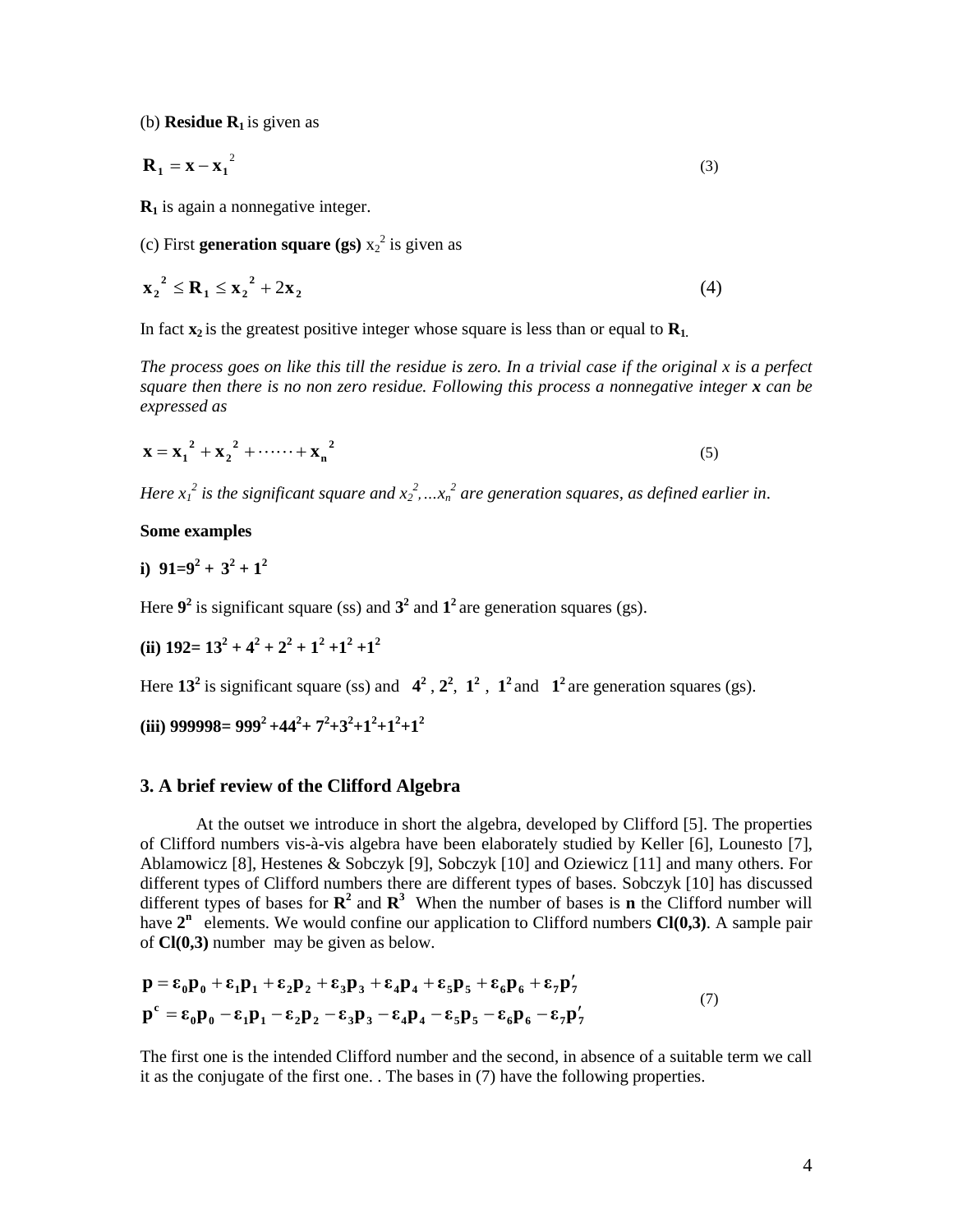$$
\varepsilon_4 = \varepsilon_1 \wedge \varepsilon_2 \quad \varepsilon_5 = \varepsilon_2 \wedge \varepsilon_3 \quad \varepsilon_6 = \varepsilon_3 \wedge \varepsilon_1 \quad \varepsilon_7 = \varepsilon_1 \wedge \varepsilon_2 \wedge \varepsilon_3 \tag{8}
$$

$$
\epsilon_0^2 = +1
$$
  $\epsilon_1^2 = \epsilon_2^2 = \epsilon_3^2 = \epsilon_4^2 = \epsilon_5^2 = \epsilon_6^2 = -1$   $\epsilon_7^2 = +1$  (9)

**pk**'s [k=0…7] in (7) may be any type of numbers. But now we are only considering positive integers with one exception,  $\mathbf{p}'_7$  which is imaginary and is given as

$$
\mathbf{p}'_7 = i\mathbf{p}_7 \qquad i = \sqrt{-1}
$$

Accordingly (7) may be rewritten as

$$
\mathbf{p} = \varepsilon_0 \mathbf{p}_0 + \varepsilon_1 \mathbf{p}_1 + \varepsilon_2 \mathbf{p}_2 + \varepsilon_3 \mathbf{p}_3 + \varepsilon_4 \mathbf{p}_4 + \varepsilon_5 \mathbf{p}_5 + \varepsilon_6 \mathbf{p}_6 + \varepsilon_7 (\mathbf{ip}_7)
$$
  
\n
$$
\mathbf{p}^{\mathbf{c}} = \varepsilon_0 \mathbf{p}_0 - \varepsilon_1 \mathbf{p}_1 - \varepsilon_2 \mathbf{p}_2 - \varepsilon_3 \mathbf{p}_3 - \varepsilon_4 \mathbf{p}_4 - \varepsilon_5 \mathbf{p}_5 - \varepsilon_6 \mathbf{p}_6 - \varepsilon_7 (\mathbf{ip}_7)
$$
\n(10)

Because of the presence of an imaginary number  $(ip_7)$ ,  $(p_7$  being a nonnegative integer) ,as the coefficient of the trivector, we would like to call it a **Cl(0,3)** number only For developing these Clifford numbers the help of the reputed works of Ablamowitz [12] and Oziewicz [13] has been taken.

#### **4. Application of the Clifford Algebra to the SSGS system of nonnegative integers**

We have already observed in the foregoing paragraphs that following the **SSGS** system a very large nonnegative integer can be expressed as the sum of a few perfect squares and that also in a unique way. In view of the above we would have the liberty to carry out further study on sufficiently large positive integers even restricting their expressions to eight squares. It has already been exhibited by the above examples.

We shall now prove a theorem involving nonnegative integers and its Clifford representation.

#### **Theorem**

*The arithmetic average of a set of nonnegative integers, expressed as per the SSGS scheme as a sum of squares of positive integers is greater or equal to the product of two mutually conjugate Clifford numbers, the coefficients of which are the arithmetic averages of the positive integers, constituting the nonnegative integers..*

#### **Proof :**

Let us now arbitrarily take a set of **n** number of nonpositive integers each of which fits the restriction of eight squares. Any of these integers **a<sup>i</sup>** as per the SSGS scheme may be expressed as below**.** 

$$
a_{i} = p_{i0}^{2} + p_{i1}^{2} + p_{i2}^{2} + p_{i3}^{2} + p_{i4}^{2} + p_{i5}^{2} + p_{i6}^{2} + p_{i7}^{2}
$$
 (11)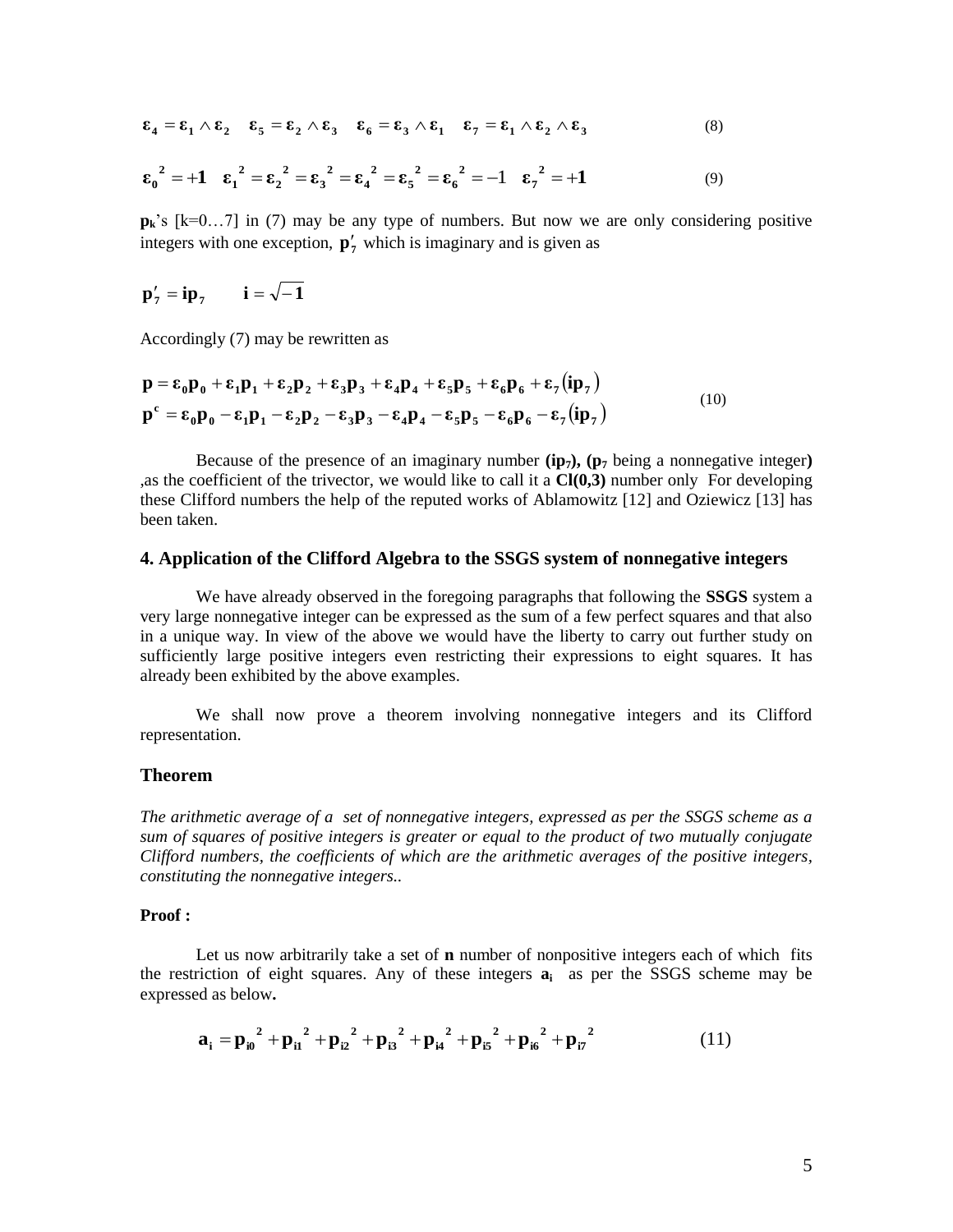Following the rules of Clifford algebra  $a_i$  may now be resolved into two mutually conjugate factors.

$$
\mathbf{a}_i = \mathbf{p}_i \mathbf{p}_i^c \tag{12}
$$

Here  $p_i$  is a Cl(0,3) Clifford number  $p_i^c$  is its conjugate similar to the expression (10).

We rewrite (12) as per the SSGS scheme explained earlier.

$$
a_{i} = p_{i0}^{2} + p_{i1}^{2} + p_{i2}^{2} + p_{i3}^{2} + p_{i4}^{2} + p_{i5}^{2} + p_{i6}^{2} + p_{i7}^{2}
$$
  
= { $\varepsilon_{0}p_{i0} + \varepsilon_{1}p_{i1} + \varepsilon_{2}p_{i2} + \varepsilon_{3}p_{i3} + \varepsilon_{4}p_{i4} + \varepsilon_{5}p_{i5} + \varepsilon_{6}p_{i6} + \varepsilon_{7} (ip_{i7})$ }  
 $\times {\varepsilon_{0}p_{i0} - \varepsilon_{1}p_{i1} - \varepsilon_{2}p_{i2} - \varepsilon_{3}p_{i3} - \varepsilon_{4}p_{i4} - \varepsilon_{5}p_{i5} - \varepsilon_{6}p_{i6} - \varepsilon_{7} (ip_{i7})$ } (13)

As per the scheme the **pij** 's in (13) are positive integers. It may be noted that the last few squares may be  $0^2$  also. Even some  $a_i$  may be a perfect square with only one term in rhs of (13).

Now summing up all the **ai**'s we get

$$
\sum_{i=1}^{n} a_i = \sum_{i=1}^{n} p_i p_i^c = \sum_{i=1}^{n} p_i \sum_{j=1}^{n} p_i^c - \sum_{i=1}^{n} p_i \sum_{\substack{j=1 \ j \neq i}}^{n} p_i^c
$$
\n(14)

The second term in lhs of (13) may be written as below.

$$
\sum_{i=1}^{n} \mathbf{p}_i \sum_{\substack{j=1 \ j \neq i}}^{n} \mathbf{p}_i^c = \frac{\mathbf{n-1}}{\mathbf{n}} \sum_{i=j}^{n} \mathbf{p}_i \sum_{j=1}^{n} \mathbf{p}_i^c - \mathbf{n} \lambda
$$
\n(15)

In (15)  $n\lambda$  is a number to be explained in the subsequent paragraphs. From (14) and (15) we get

$$
\sum_{i=1}^{n} a_i = \sum_{i=1}^{n} p_i \sum_{j=1}^{n} p_i^{c} - \frac{n-1}{n} \sum_{i=j}^{n} p_i \sum_{j=1}^{n} p_i^{c} + n\lambda
$$
\n
$$
= \frac{1}{n} \sum_{i=1}^{n} p_i \sum_{j=1}^{n} p_i^{c} + n\lambda
$$
\n(16)

{vide Appendix A for detailed calculation of  $(13)$ ,  $(14)$  &  $(15)$ ].

Now the arithmetic mean AM of **a<sup>i</sup>** 's is given as

$$
\frac{1}{n}\sum_{i=1}^{n}a_{i} = \frac{1}{n^{2}}\sum_{i=1}^{n}p_{i}\sum_{j=1}^{n}p_{i}^{c} + \lambda
$$
\n
$$
= \left(\frac{1}{n}\sum_{i=1}^{n}p_{i}\right)\left(\frac{1}{n}\sum_{j=1}^{n}p_{i}^{c}\right) + \lambda
$$
\n(17)

Using (13), (17) is rewritten as below.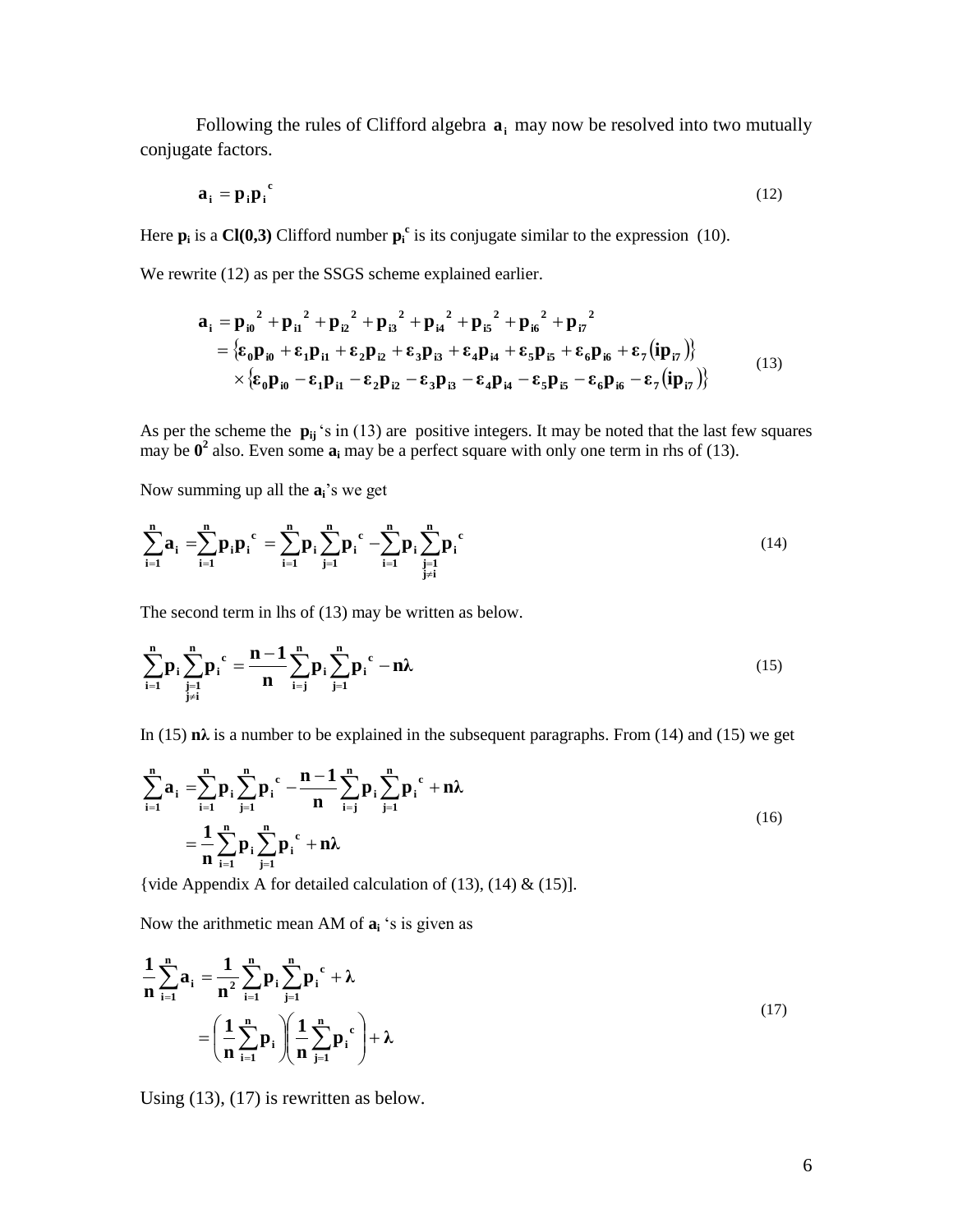$$
\begin{aligned}&\frac{1}{n}\sum_{i=1}^{n}\left(p_{i0}^{2}+p_{i1}^{2}+p_{i2}^{2}+p_{i3}^{2}+p_{i4}^{2}+p_{i5}^{2}\right) \\&-\left(\frac{1}{n}\sum_{i=1}^{n}\left\{\epsilon_{0}p_{i0}+\epsilon_{1}p_{i1}+\epsilon_{2}p_{i2}+\epsilon_{3}p_{i3}+\epsilon_{4}p_{i4}+\epsilon_{5}p_{i5}+\epsilon_{6}p_{i6}+\epsilon_{7}(ip_{i7})\right\}\right) \\&\left(\frac{1}{n}\sum_{j=1}^{n}\left\{\epsilon_{0}p_{i0}-\epsilon_{1}p_{i1}-\epsilon_{2}p_{i2}-\epsilon_{3}p_{i3}-\epsilon_{4}p_{i4}-\epsilon_{5}p_{i5}-\epsilon_{6}p_{i6}-\epsilon_{7}(ip_{i7})\right\}\right)=\lambda\end{aligned}
$$

Or

$$
\left(\overline{p_0^2+\overline{p_1}^2+\overline{p_2}^2}+\overline{p_3}^2+\overline{p_3}^2+\overline{p_4}^2+\overline{p_5}^2\right)-\left(\overline{p_0^2+\overline{p_1}^2+\overline{p_2}^2}+\overline{p_3}^2+\overline{p_4}^2+\overline{p_5}^2\right)=\lambda
$$

$$
\begin{aligned}\n&\frac{\text{Or}}{\left(\mathbf{p}_0^2 - \mathbf{p}_0^2\right)} + \left(\mathbf{p}_1^2 - \mathbf{p}_1^2\right) + \left(\mathbf{p}_2^2 - \mathbf{p}_2^2\right) + \left(\mathbf{p}_3^2 - \mathbf{p}_3^2\right) + \left(\mathbf{p}_4^2 - \mathbf{p}_4^2\right) \\
&+ \left(\mathbf{p}_5^2 - \mathbf{p}_5^2\right) + \left(\mathbf{p}_6^2 - \mathbf{p}_6^2\right) + \left(\mathbf{p}_7^2 - \mathbf{p}_7^2\right) = \lambda\n\end{aligned}
$$
\n(18)

In (18) each of the eight items within first bracket in l.h.s. is equal to the variance of the specific coefficient and hence a nonnegative quantity. So the item in r.h.s. is also nonnegative. Accordingly we may write the following inequality.

$$
\frac{1}{n}\sum_{i=1}^{n}a_i \ge \left(\frac{1}{n}\sum_{i=1}^{n}p_i\right)\left(\frac{1}{n}\sum_{j=1}^{n}p_i^{c}\right)
$$
\n(19)

The rhs of (19) is the product of the mean of Clifford numbers and the mean of their conjugates, and hence a real number. We shall give it a name  $\mu_{1c}$ , expressed as below.

$$
\mu_{1c} = \left(\frac{1}{n}\sum_{i=1}^{n}p_i\right)\left(\frac{1}{n}\sum_{j=1}^{n}p_j^{c}\right)
$$
\n(20)

Finally we get the relation from (17), (18) and (19) as below.

$$
\mathbf{a} = \mathbf{\mu}_{1c} + \lambda \tag{21}
$$
\n
$$
\mathbf{a} \ge \mathbf{\mu}_{1c}
$$

QED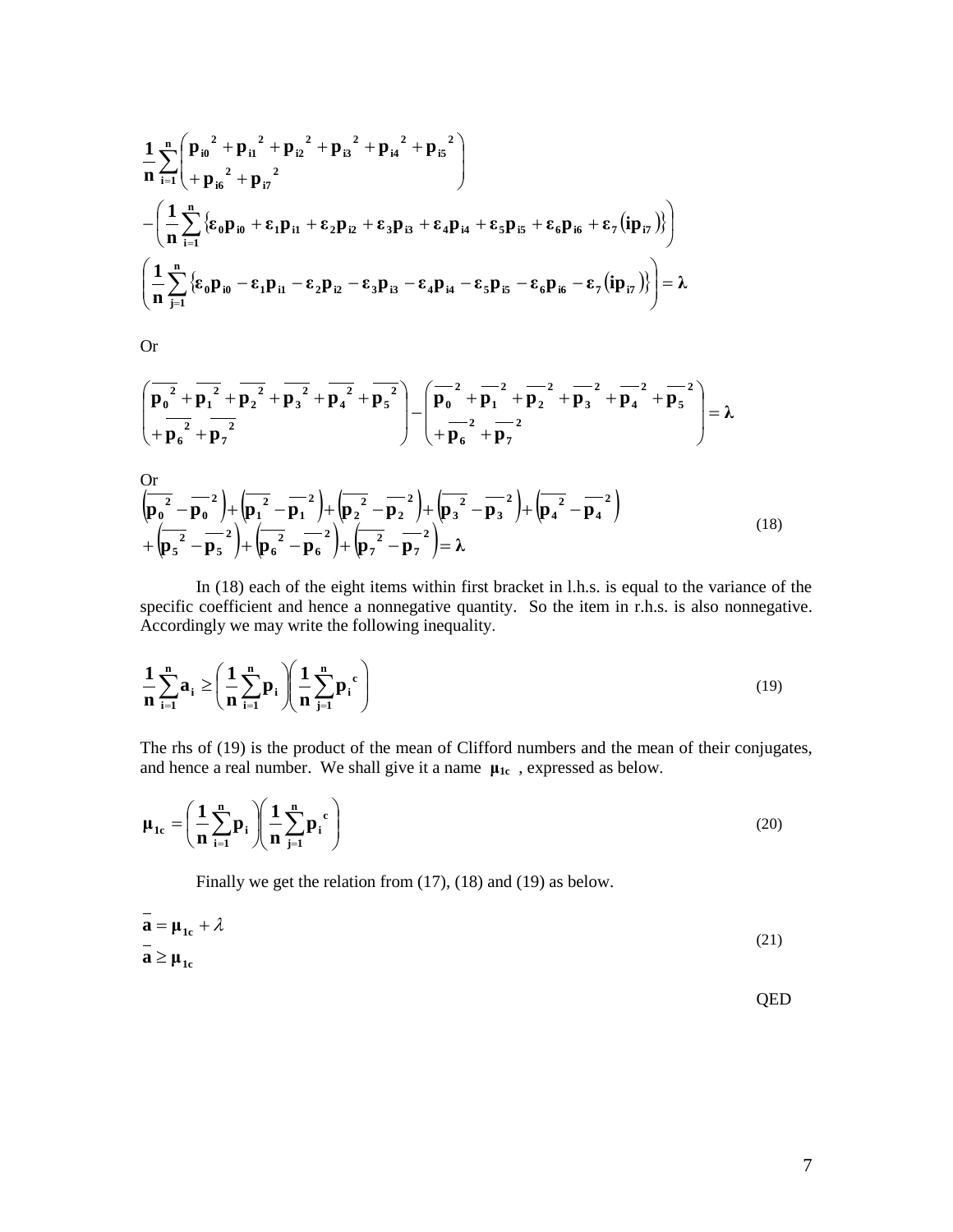#### **5. Extension of the scheme to finite positive decimals**

A positive decimal number with n decimal places may be expressed as below.

$$
a = a_{m} 10^{m} + a_{m-1} 10^{m-1} + \dots + a_{1} 10^{1}
$$
  
+ 
$$
a_{0} 10^{0} + \dots + a_{-n+1} 10^{-n+1} + a_{-n} 10^{-n}
$$
 (27)

Here **n = 2k** or **2k-1** i.e even or odd. To proceed further let us make **n** an even number. It can be done in two ways either by deleting the number in the last decimal place following laws of approximation or by adding a zero at the last to make **n=2k**. We shall choose the second one since by this we neither miss any information related to the number, as we do if we follow the first one; nor run the risk of having different **SSGS** expressions for different number of pairs of zeroes. We shall explain it later; but for the time being let us proceed by taking **n=2k**, if necessary by addition of one zero at the end. Then we get the expression of a as below.

$$
a = a_{m} 10^{m} + a_{m-1} 10^{m-1} + \dots + a_{1} 10^{1} + a_{0} 10^{0}
$$
  
+ 
$$
\dots + a_{-n+1} 10^{-2k+1} + a_{-n} 10^{-2k}
$$
 (28)

The expression (27) may be expressed as below.

$$
a = \frac{(\mathbf{a}_{m}\mathbf{10}^{m+2k} + \mathbf{a}_{m-1}\mathbf{10}^{m+2k-1} + \dots + \mathbf{a}_{0}\mathbf{10}^{2k} + \dots + \mathbf{a}_{-n+1}\mathbf{10} + \mathbf{a}_{-n}\mathbf{10}^{0})}{10^{2k}} \tag{29}
$$

The numerator of (29) is a positive integer. Following **SSGS** system it is possible to express the numerator as a sum of squares of eight squares. In case there are more than eight squares **Cl(0,n)** for suitable **n** will be selected for further processing. However, we are restricting our discussion to **Cl(0,3)**, as in the case of positive integer. Then we get from (29)

$$
\mathbf{a} = \frac{\mathbf{q_0}^2 + \mathbf{q_1}^2 + \mathbf{q_2}^2 + \mathbf{q_3}^2 + \mathbf{q_4}^2 + \mathbf{q_5}^2 + \mathbf{q_6}^2 + \mathbf{q_7}^2}{10^{2k}}
$$
\n
$$
= \left(\frac{\mathbf{q_0}}{10^k}\right)^2 + \left(\frac{\mathbf{q_1}}{10^k}\right)^2 + \left(\frac{\mathbf{q_2}}{10^k}\right)^2 + \left(\frac{\mathbf{q_3}}{10^k}\right)^2 + \left(\frac{\mathbf{q_4}}{10^k}\right)^2 + \left(\frac{\mathbf{q_5}}{10^k}\right)^2 + \left(\frac{\mathbf{q_5}}{10^k}\right)^2 + \left(\frac{\mathbf{q_6}}{10^k}\right)^2 \tag{30}
$$

In (30) we have expressed the number **a** as a sum of squares (not integers) as per **SSGS** system. From this point we may proceed as we do for positive integers.

NB. Let us take a case of odd **n**.  
\n12.3 = 12.30 = 
$$
\frac{1230}{100} = \frac{35^2 + 2^2 + 1^2}{100} = (3.5)^2 + (0.2)^2 + (0.1)^2
$$
\n12.3 = 12.3000 = 
$$
\frac{123000}{10000} = \frac{(350)^2 + (22)^2 + (4)^2}{10000} = (3.5)^2 + (0.22)^2 + (0.4)^2
$$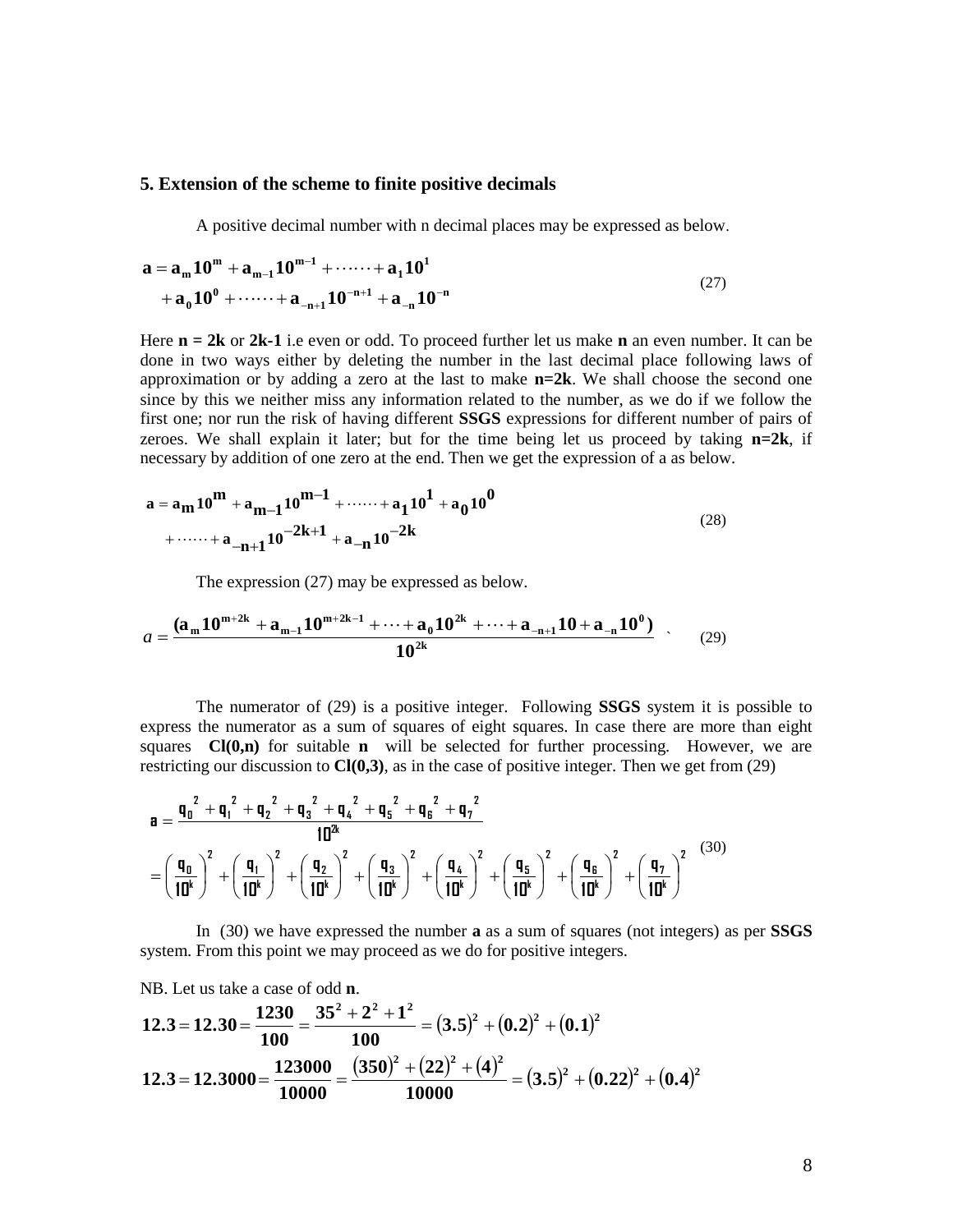We shall restrict our operation to the first one, i.e. add only one zero at the end to make it same as the case of even **n.** We would avoid the second expression since we get a different result due to a few zeroes that do not influence the input.

### **6. Properties of the New Mean of the set of positive integers and also of positive decimals as discussed**

- i. New Mean is always less than arithmetic mean until and unless the data set is completely nonrandom.
- ii. More random is the data set more is the difference between New Mean and arithmetic mean.
- iii. Unlike arithmetic mean New Mean is sensitive to the distribution pattern of the set.

In the subsequent paragraph we would give an example in support of our finding.

#### **Example**

#### **Set 1: 101, 118, 99, 131, 140, 141, 109, 121, 122, 110. Total= 1192 AM= 119.2 Set 2: 112, 107, 103, 135, 131, 130, 123, 109, 130, 112. Total = 1192 AM= 119.2**

It may be noted that in both the sets total and AM's are same. The results of Set 1 and Set 2 as per the above process are given as below.

$$
\overline{q_0^2} - \overline{q_0^2} = 0.44 \quad \overline{q_1^2} - \overline{q_1^2} = 2.01 \quad \overline{q_2^2} - \overline{q_2^2} = 0.41
$$
\n
$$
\overline{q_3^2} - \overline{q_3^2} = 0.21 \quad \overline{q_4^2} - \overline{q_4^2} = 0.09 \quad \overline{q_5^2} - \overline{q_5^2} = \overline{q_6^2} - \overline{q_6^2} = \overline{q_7^2} - \overline{q_7^2} = 0
$$

**Total variance = 1.72 New Mean = 117.48 AM= 117.48+1.72= 119.2**

Calculation of Set 1.

\n
$$
101 = 10^{2} + 1^{2} \quad 118 = 10^{2} + 4^{2} + 1^{2} + 1^{2} \quad 99 = 9^{2} + 4^{2} + 1^{2} + 1^{2}
$$
\n
$$
131 = 11^{2} + 3^{2} + 1^{2} \quad 140 = 11^{2} + 4^{2} + 1^{2} + 1^{2} \quad 141 = 11^{2} + 4^{2} + 2^{2}
$$
\n
$$
109 = 10^{2} + 3^{2} \quad 121 = 11^{2} \quad 122 = 11^{2} + 1^{2} \quad 110 = 10^{2} + 3^{2} + 1^{2}
$$

New Mean is then calculated as below. We give the detailed calculation for Set 1.

New Mean is then calculated as below. We give the detailed calculation for Set 1.  
\n
$$
\left\{\frac{1}{10}(10+10+9+11+11+11+10+11+11+10)\right\}^2 + \left\{\frac{1}{10}(1+4+4+3+4+4+3+1+3)\right\}^2 + \left\{\frac{1}{10}(1+1+1+2+1)\right\}^2 + \left\{\frac{1}{10}(1+1+1)\right\}^2 + \left\{\frac{1}{10}(1)\right\}^2 = 116.04
$$

**Set 2 :** By similar calculation we get **New Mean = 117.48**

#### **7. Application of the New Mean in signal processing**

In the subsequent example we have made an attempt to explain the usefulness of the New Mean. Signal processing data, realized from a continuous signal at a fixed interval, may be expressed as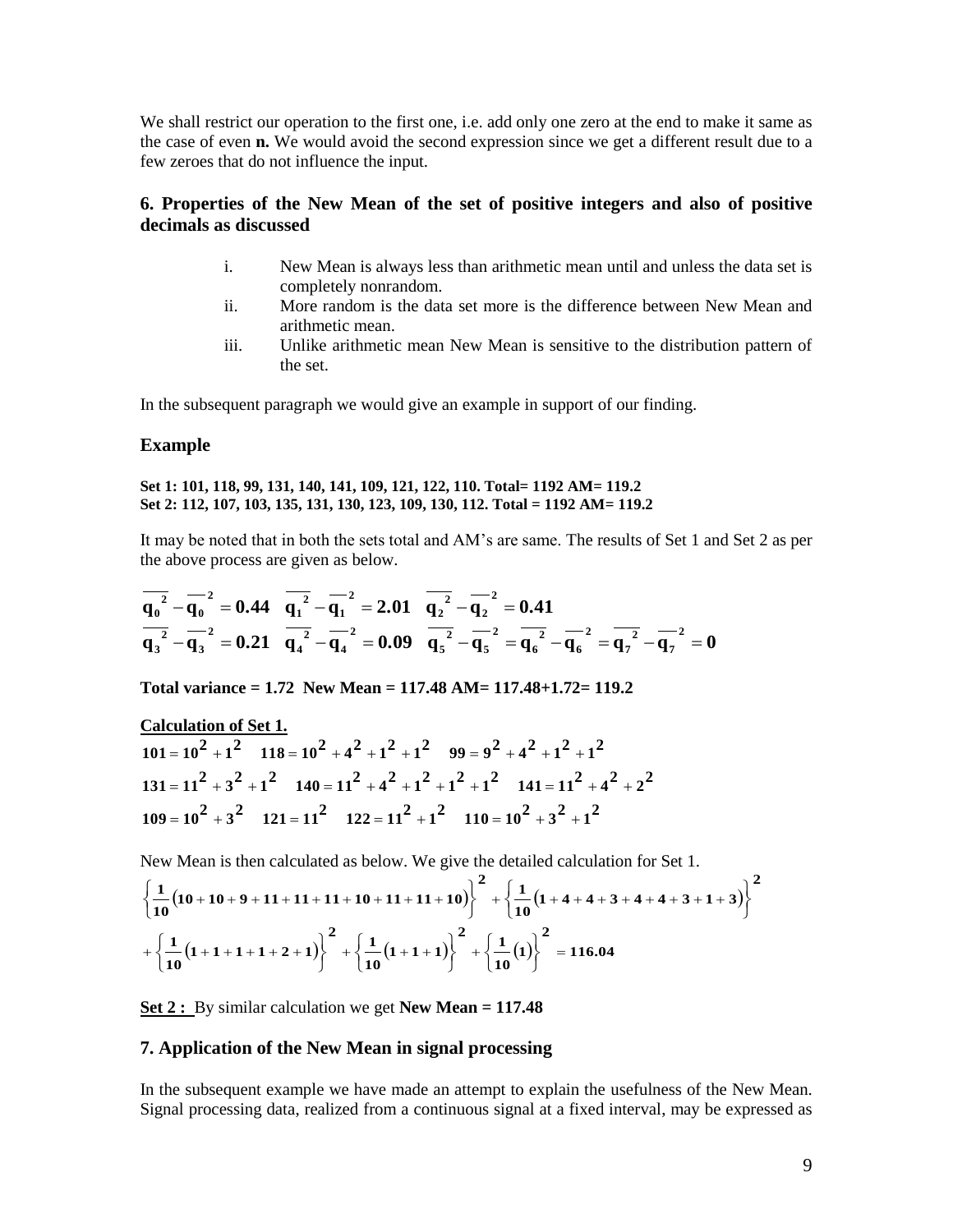a time series. We scale the data in such a manner that all the data become positive integers with the minimum data being **1** Then we proceed to find the MA taking a particular length of string. For each set the New Mean is calculated. We call these averages as the New Moving Average (NMA). The salient difference between the MA and the NMA is found out from two sets of data selected from the time series, where the sums of the respective data are same and so also the AM's. It is shown by calculating the NM's , the ranges and the SD,s; that the gap between the AM and the NM increases as the randomness increases. The final results are shown in the fig.1 and fig.2 given below. In fig.1 an arbitrarily built signal with all data in positive integers is presented. In fig. 2 standard MA with 5 data length string is plotted against NMA with the same data string.

| Position of average | 36                    | 49                      |
|---------------------|-----------------------|-------------------------|
| Length of string    |                       |                         |
| Total of data       | 717                   | 717                     |
| AM                  | 143.4                 | 143.4                   |
| New Mean            | 141.88                | 140.76                  |
| Range               | 43                    | 88                      |
| Standard deviation  | 26.11                 | 36.64                   |
| Data                | 128, 128, 145, 145, 1 | 156, 107, 127, 195, 182 |
|                     |                       |                         |





#### **Original time series**

**Fig.1. An arbitrarily chosen time series.**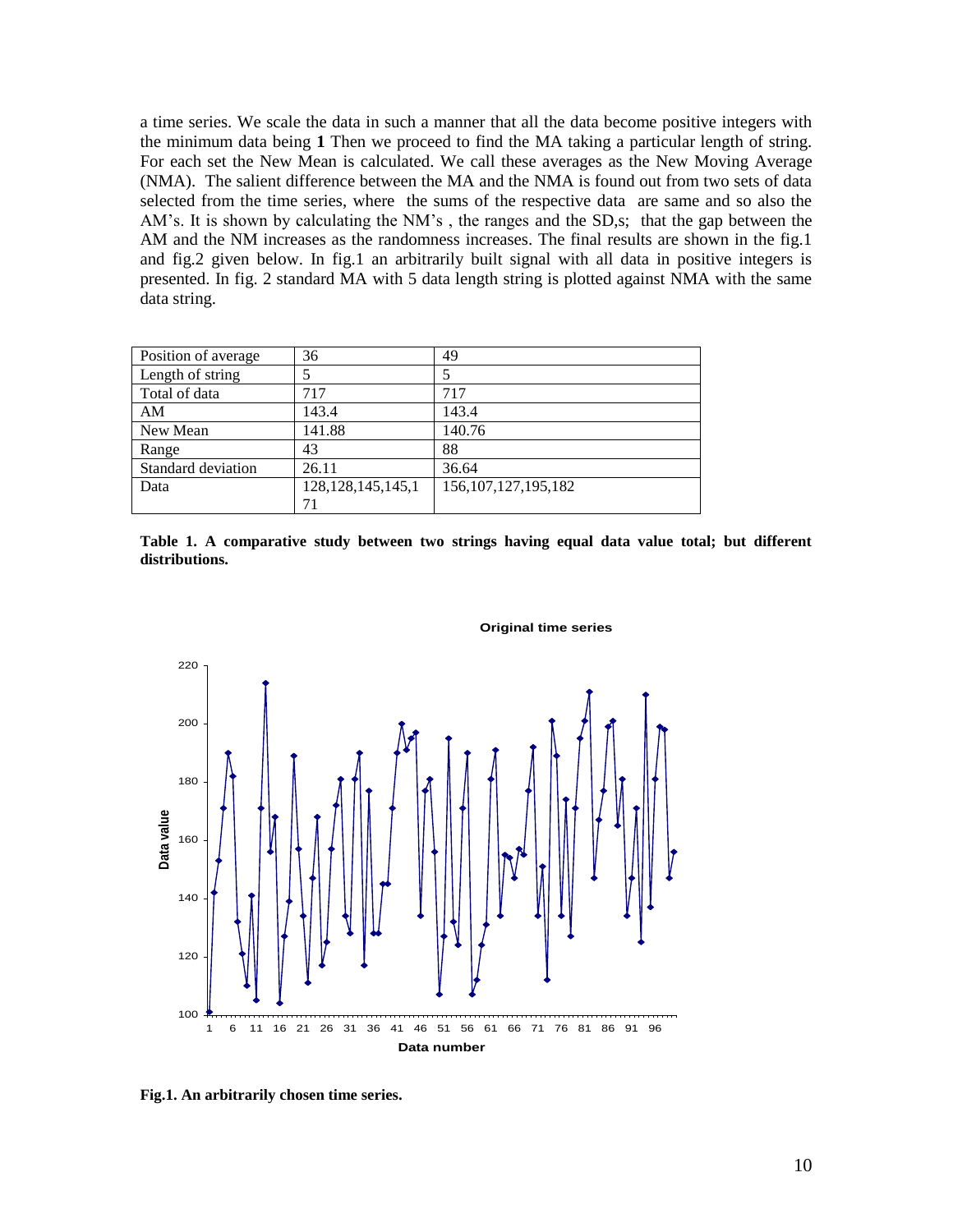

**Fig.2. Moving average (MA) vs. new moving average (NMA). Triangles show MA and squares NMA. Both have been built from data in fig.1 with string length 5**

#### **9.Conclusion**

We have developed and discussed a new mean. We have also tried to show its salient features in the background of the properties of arithmetic mean. It is observed that the new mean., developed here is sensitive to the randomness of the data set. In fact if there is no randomness both the arithmetic mean and the new mean are same.

#### **Acknowledgement**

I acknowledge the valuable advice I received from Professor Zbigniew Oziewicz, the eminent mathematician in the field of Clifford algebra.

#### **References**

[1] G. U. Yale and M. G. Kendall Introduction to the theory of statistics. Hofner. 1954.

[2] C. E. Weatherburn Mathematical statistics. Cambridge University Press.

[3] A. R'enyi, Representations for real numbers and their ergodic properties, Acta Math. Acad. Sci. Hungary. V 8, pp 477-493. 1957.

[4] A. Chanda. Statistics of Positive Integers in the Light of Clifford Algebra. Proc. MS 2011, an international conf. on modeling and simulation at Calgary. Organised by IASTED. 2011.

[5] W.K. Clifford., 1876. *On the classification of geometric algebra*; pp 397-401 in R. Tucker (ed.) Mathematical Papers by William Kingdon Clifford. Mcmillan, London, 1882 (Reprinted by Chelsea, New York, 1968).